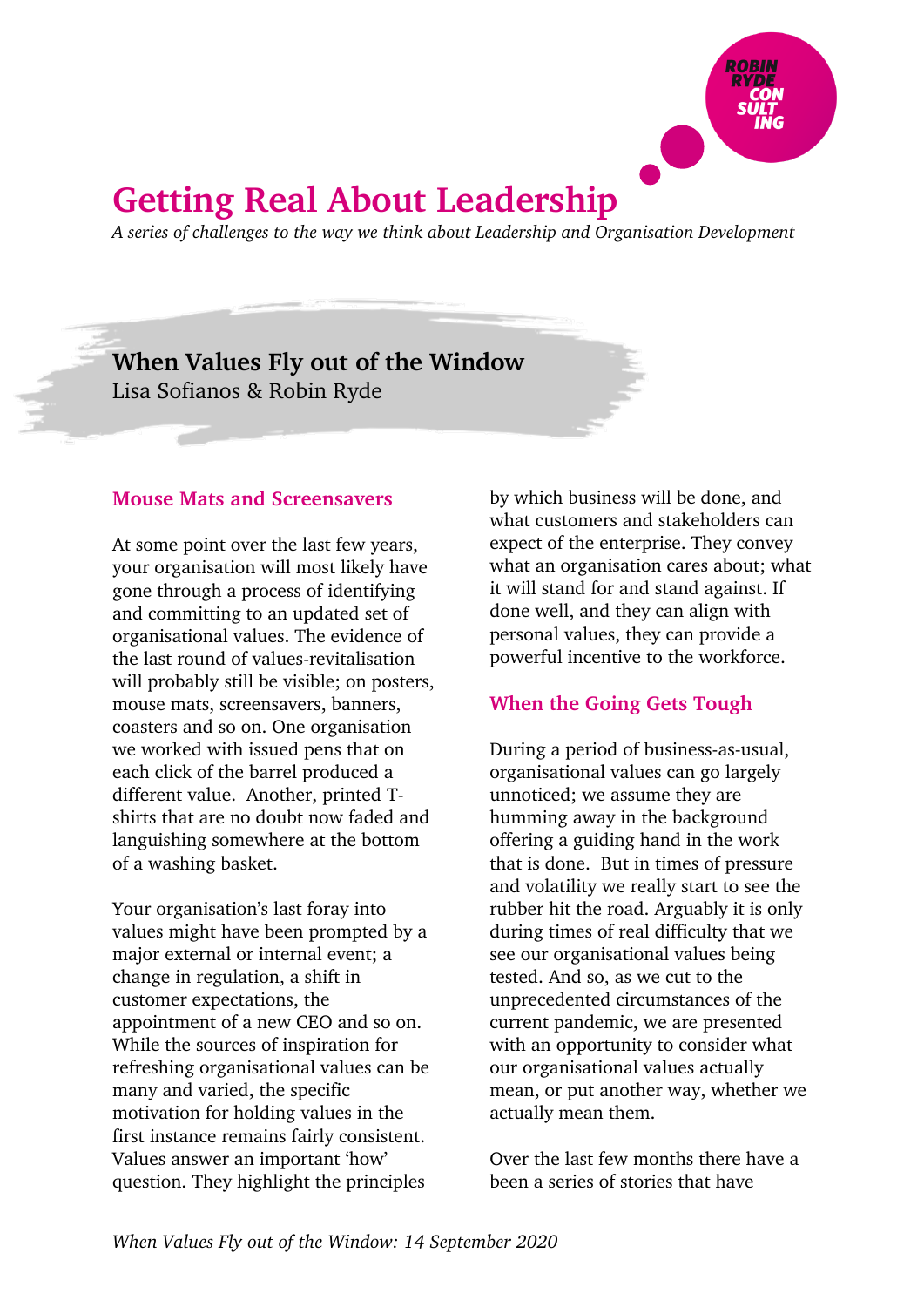provoked public outrage. These have ranged from examples of poor behaviour from national airlines as they have flouted rules around social distancing and the wearing of masks onboard, to super-rich business owners who have accessed public funds through government furlough schemes, rather than absorbing costs through their personal fortunes. We have witnessed holiday companies that have instituted Kafkaesque systems to prevent customers from claiming refunds for unfulfilled holidays. We have watched while some Universities have provided unacceptable levels of online instruction while charging full rate for tuition fees. We have seen retail groups selling clothing that refused to close at the start of lockdown erroneously claiming they were providing essential services, and we've watched on while companies have crammed employees into unsafe working conditions in distribution centres.

Personally, we have spoken to employees who have felt isolated, unfairly treated, and left in the dark about their futures, and have seriously doubted whether they are working for the organisation they thought they were.

#### **Is All Fair in Love and War?**

One explanation for this kind of behaviour might be that *all is fair in love and war*, and while companies haven't been at war, they have been fighting for their lives during this time of pandemic. This might be a reasonable argument were it not for the fact that, thankfully, there are just as many high-profile companies and individuals that have done the right

thing and stuck by their values; retail companies that have given large discounts to key workers for their services. Companies that have given furlough money back to the government unasked. Luxury goods manufacturers that have re-orientated to producing PPE and sanitisers that they have donated to under-resourced front-line staff. And footballers, no less, that have re-purposed their assets such as hotels for the homeless.

Our first question therefore is:

• **Since the pandemic struck, which side of this dividing line has your organisation stepped towards? Are there occasions in which the organisation has acted in ways that are contrary to its stated values?**

There is a much broader point at stake too which similarly requires some honest reflection. And this is whether, in practice, organisational values are anything more than performative. We are thinking here not only about during the hard times, but the rest of the time too.

## **What if Values Meant Something?**

If they are meaningful, we would expect a number of things to be true, for example:

*i.* Organisational values would be articulated in clear, grounded and relatable terms. This is particularly important because values can very easily become abstract and at times quite meaningless. Many organisations have values that refer to concepts such as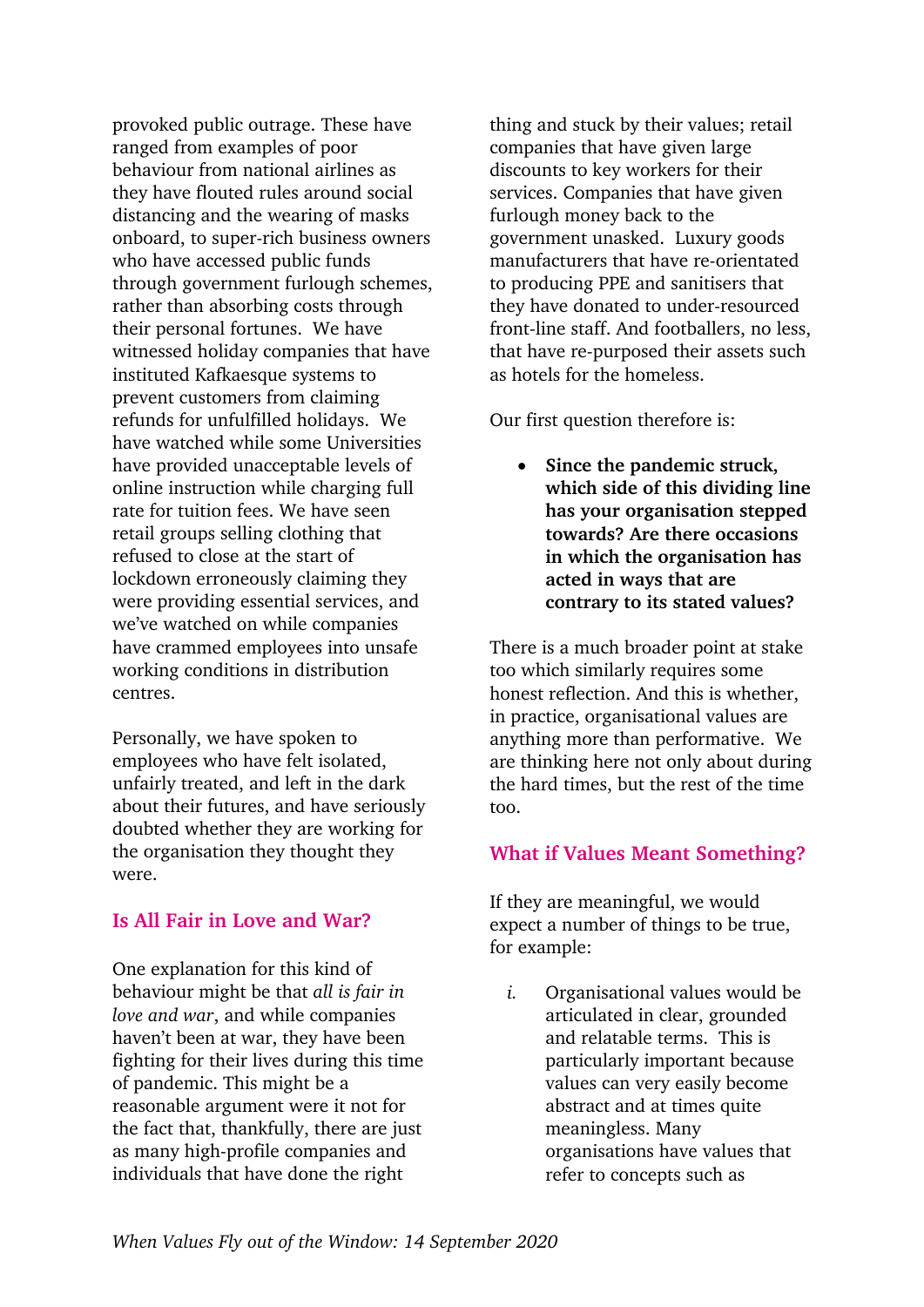'inclusivity', 'excellence', 'professionalism', 'integrity', 'stewardship' 'respect' and so on. All of these are laudable, but concepts such as these, even accompanied by a rallying sentence, will rarely tell you enough of what you need to know. *Are your organisation's values clearly articulated, grounded and relatable?*

- ii. Organisational values would be built into the fabric of the enterprise and expressed in its systems and processes. For example, if an organisation has a stated value around 'innovation', we would expect there to be evidence of this in its processes – procurement, governance, customer services. If instead, procurement processes are bureaucratic, slow and lack innovation, or governance arrangements seem old fashioned and un-diverse, or complaints procedures are arcane and unresponsive, then this will tell us what the organisation really thinks about innovation. *Are your organisation's values sewn into the fabric of its processes and systems?*
- iii. Organisational values would shape the culture so that it would be normal for behaviours that honour the values to be rewarded, and sanctions applied for behaviours that contradict the values. While some organisations might hold annual values awards or create a fanfare around their launch, our question is; Is *it normal in your*

*organisation for behaviours that exemplify or contradict organisational values to be called out and action to be taken?*

iv. Organisational values would be actively role-modelled by the leadership. The shortest route to neutralising values is for the organisation to turn a blind eye when leaders ignore them. *Do your leaders model the organisation's values? Are there examples of leaders who appear to exempt themselves from the values?*

Our second question is:

• **Does this checklist of requirements reflect your organisation's treatment of its values? To what degree might your organisation's values be more performative than authentically enacted?**

There is a practical way through much of this along the lines of what is described in this checklist. Organisations that mean it, will get their values up on their feet by taking these steps. They will bite the bullet too when times are hard and in spite of the *slings and arrows of outrageous fortune,* their values will flourish.

# **When the Curtain Comes Up**

Here's the kicker though. Typically, organisational values are the opposite of what you might expect them to be.

Where in practice we might see an enterprise that lives by competitiveness and silo thinking, it can be surprising to see a stated core value of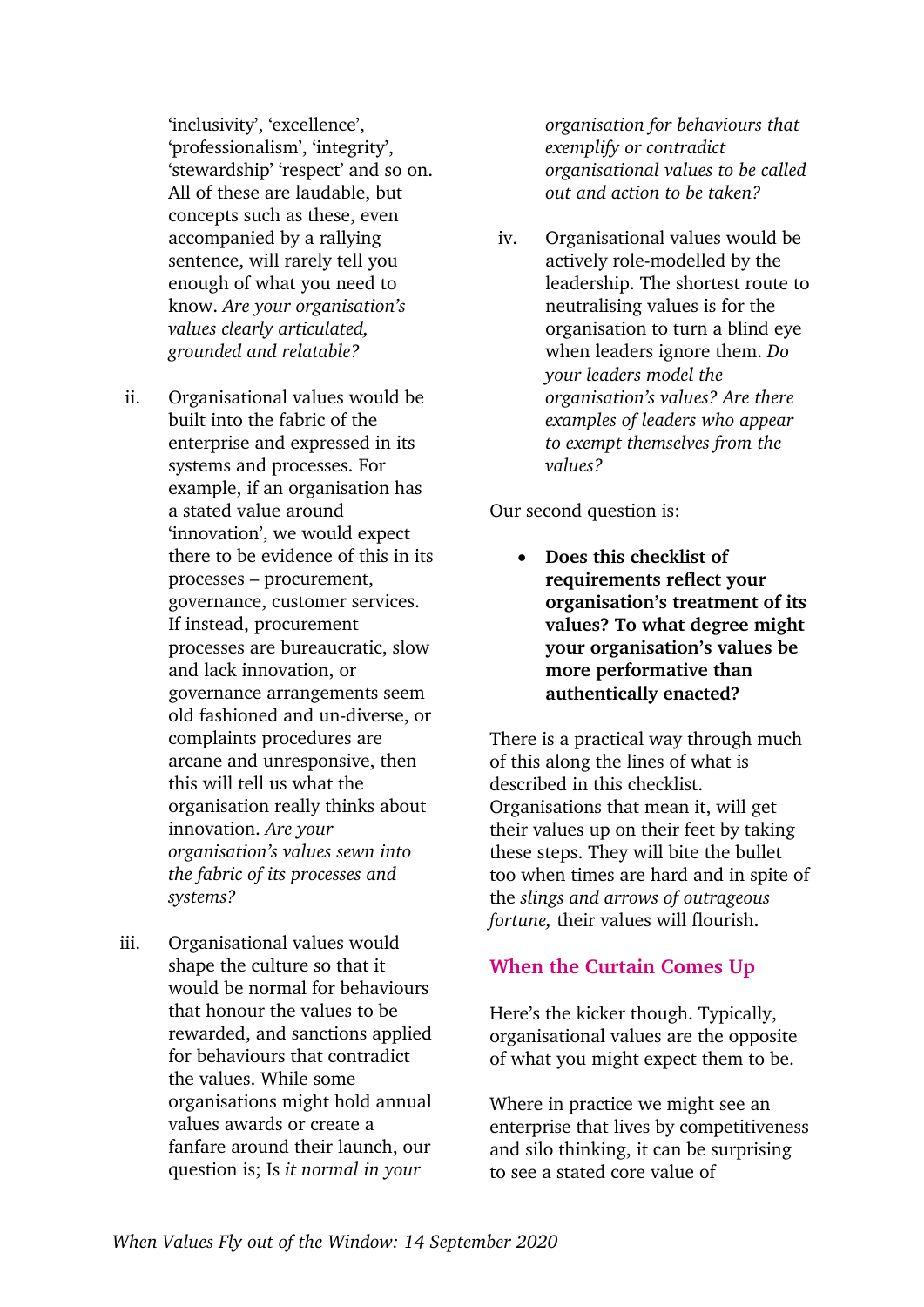'collaboration'. Where conservatism has not only been a defining value but a success factor for an organisation, it is striking to learn that it professes to live and breathe innovation. Where we see followership, the value statement will list 'leadership', and where we experience political behaviour and influencing strategies, the words on the values poster say, 'honesty and openness'.

In these instances, rather than deeply held foundational principles; values function like a layer of gloss paint applied to the exterior of the organisation every few years. At worst they are an exercise in virtue signalling, at times a cynical recruitment ploy.

This gap between espoused and enacted values might simply be an expression of the journey that the organisation needs to take.

But for this to be successful the organisation needs to:

- **Understand where it is now**; the current set of values actually in play. And with this in mind, calculate the distance that needs to be travelled, and the order of magnitude of the task
- **Understand the part that is played by the existing values in the success of the organisation** (to avoid throwing the baby out with the bathwater)
- **Be prepared to reach past the pot of gloss paint, and the mouse mats**, and with cleareyed honesty commit to the level of work necessary to change or revitalise something as fundamental as values.